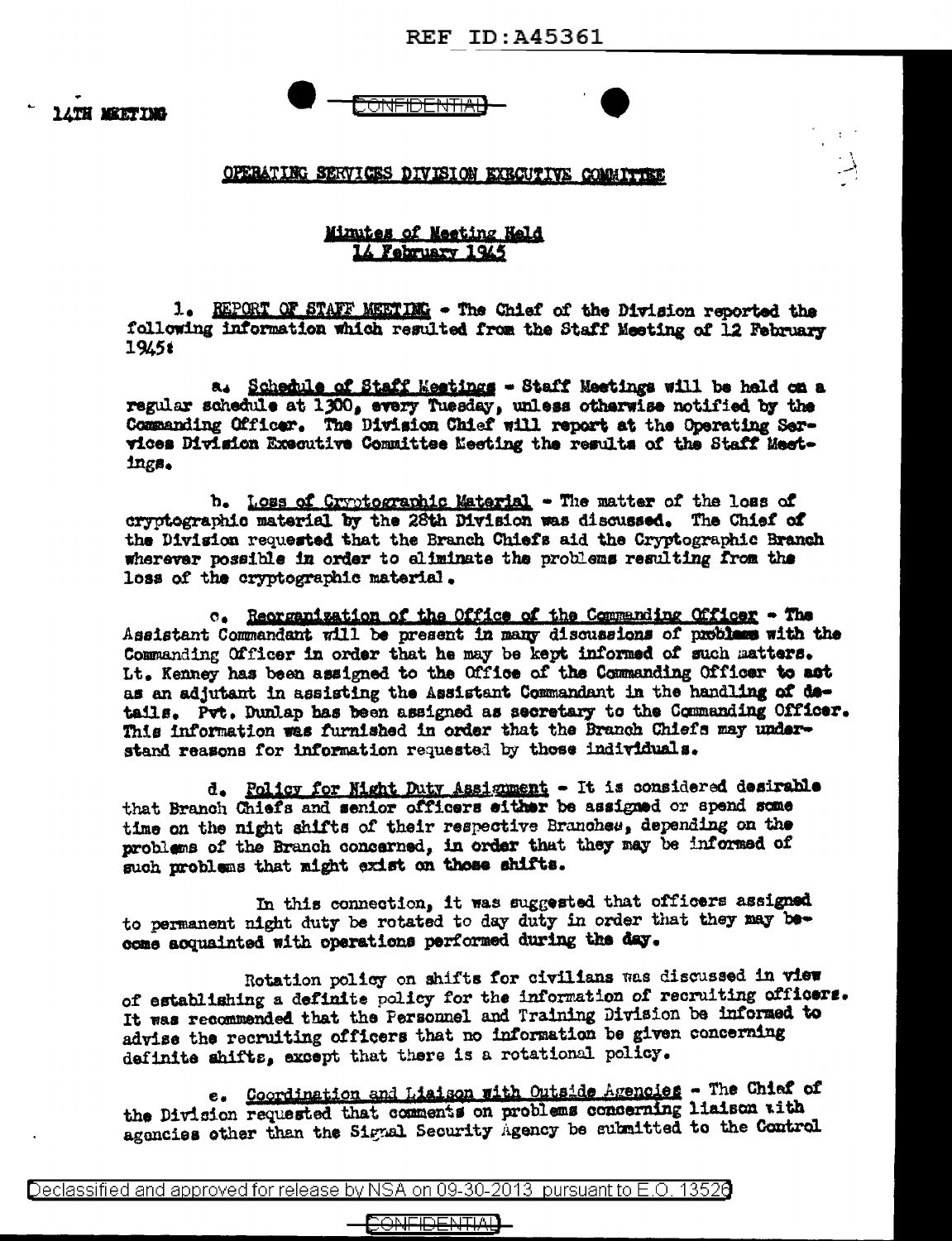Office with suggestions for improvement of such liaison, as it is to be the responsibility of the Control Office to collect the material for study on the adequacy or inadequacy of present procedures concerning liaison.

2. PHOTOGRAPHS OF EMPLOYEES - This matter was discussed at the Staff Meeting and was turned over to the Personnel and Training Division for investigation.

3. RESPONSIBILITY OF THE CONTROL OFFICE - The Chief of the Division presented a matter which was discussed at the Security Division Executive Committee Meeting concerning criticisms of the Control Office in connection with handling of requisitions for equipment by Development Branch. It was stated that the Commanding Officer had directed the Control Office to investigate the situation, as Development Branch had been submitting requisitions for material quite regularly, involving thousands of dollars which seemed to indicate a lack of planning. It was pointed out that it should be borne in mind that plans should be made for future requirements regarding equipment.

4. STORAGE SPACE - There was a discussion of a matter in which Develcoment Branch was disturbed because of the fact that they were not informed of the change of the storage space allocated to their Branch. The Chief of the Sunnly Branch stated that the individuals concerned in Development Branch had been advised that such a change would take place, but that it was not deemed necessary that the Branch Chief be so advised.

5. REPRES NTATION AT ARMY-NAVY JOINT COMMITTEES - It was reported that the Commanding Officer requested that representatives of the Signal Security Agency on the Joint Committees be agressive in matters affecting the Signal Security Agency favorably.

6. IEN ASSISTANCE TO SUPPLY BRANCH - With respect to any IBM assistance that may be given to the Supply Branch, it was reported that the matter was still being studied in the Supply Branch, but that no action by the Machine Branch is contemplated until the Supply Branch has the complete material to submit. The matter is being suspended until 15 March 1945, when it is expected that the information will be available to the Machine Branch.

7. TIME RECORDS - The Chief of the Communications Branch presented a question concerning whether or not the new Time-Recording system adequately covered the payment to employees of salaries due them in consideration of acorned leave. It was stated that the regulations were adequately covered in the new Time-Recording system.

8. EMPROENCY POWER - The Chief of the Communications Branch reported that the Navy had inquired about our facilities in emergency powers. They were informed that the Signal Security Agency is equipped with an emergency power unit. In this connection, it was reported that the Post Electrician be consulted concerning the emergency lighting in Operations "B" Building. The Chief of the Machine Branch said that he would take care of the matter.